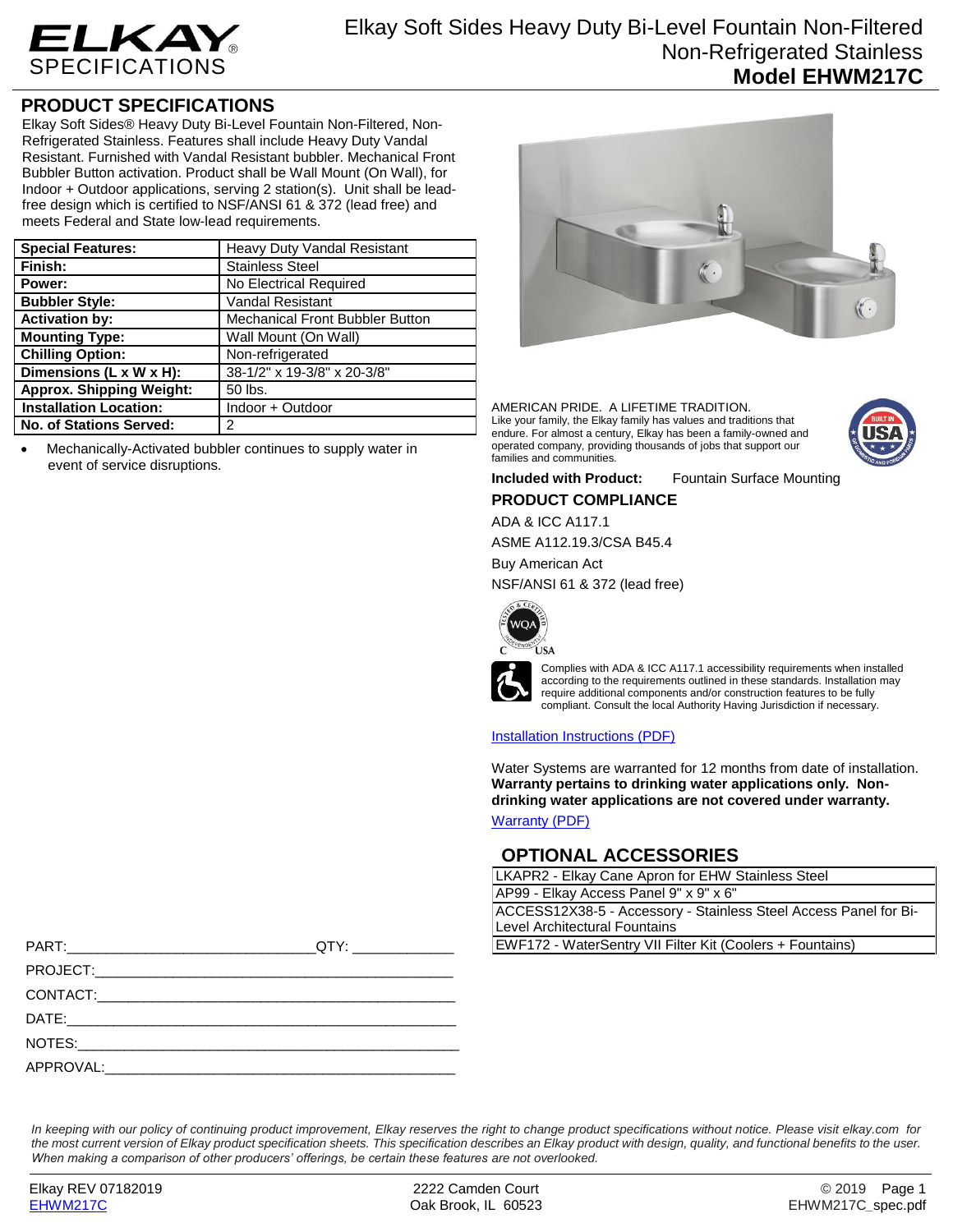

# Elkay Soft Sides Heavy Duty Bi-Level Fountain Non-Filtered Non-Refrigerated Stainless **Model EHWM217C**



### When installing EHWM217C which includes a surface mounting plate, refer to the diagrams shown below.



### Note: Reinforce the wall in the shaded areas.

#### **LEGEND**

A = Recommended water supply location 3/8" O.D. unplated copper tube connect, stubbed<br>1-1/2" (38mm) from the wall. Shut off by others.

B = Recommended location for waste outlet 1-1/4" O.D. drain, stubbed 6-5/8" (168mm) from the wall.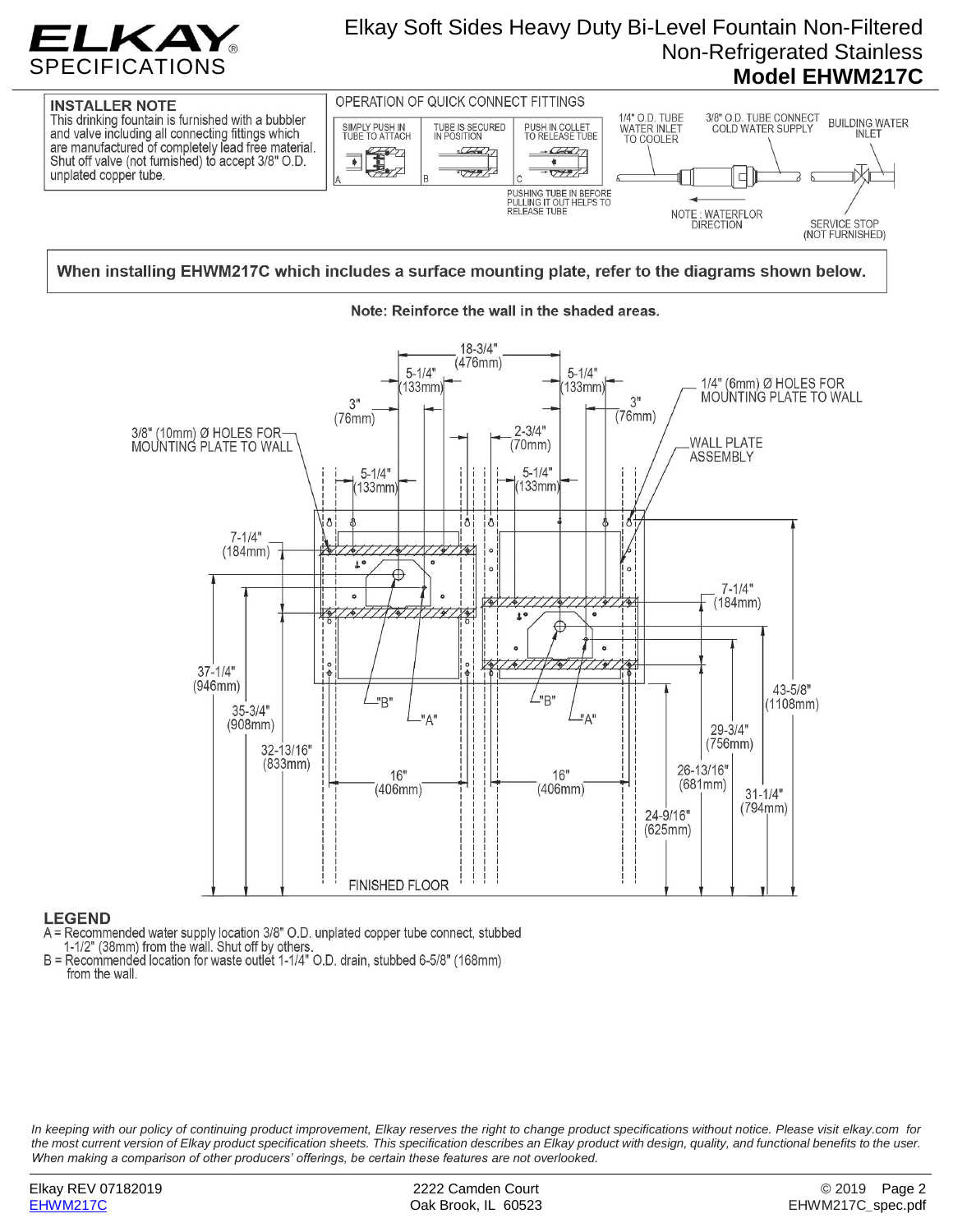

# Elkay Soft Sides Heavy Duty Bi-Level Fountain Non-Filtered Non-Refrigerated Stainless **Model EHWM217C**

When installing EHW217C with optional MPW200 in-wall plate mounted directly to wall studs, refer to the diagrams shown below.

For waste and water supply locations refer to the installation/Owners manual.



NOTE - AFTER INSTALLATION, THREADED RODS MAY NEED TO BE TRIMMED